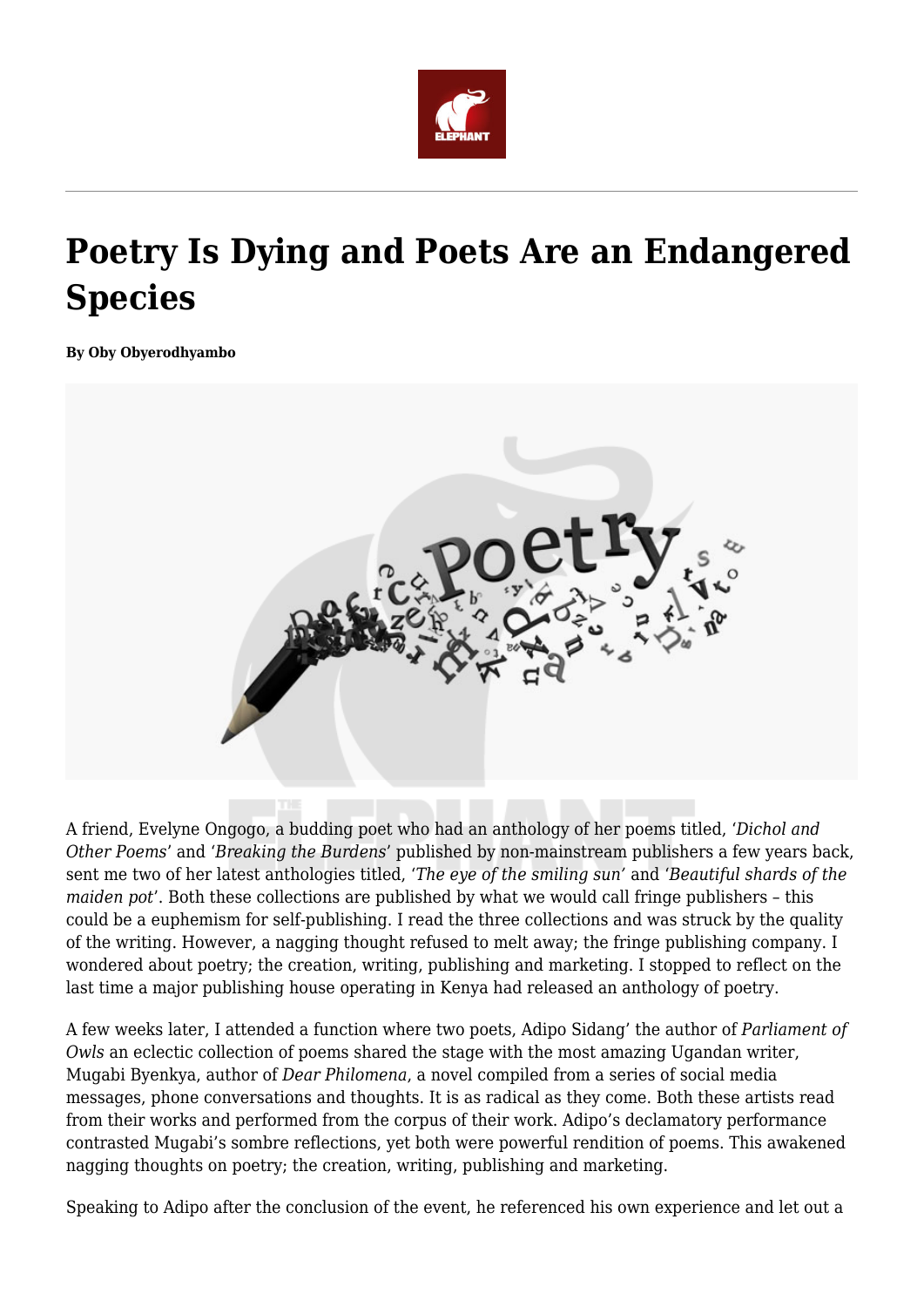tirade about the difficulty of publishing poetry in Kenya. His frustration was obvious as he described the encounter with the mainstream publishers who flatly refused to even consider his work. Having faced so much rejection, he had virtually given up on the idea of publishing, yet when his work found a sympathetic eye to read even he was surprised that the verdict was that it was extraordinary. His collection was published through an initiative supported by the Goethe Institute – not a mainstream publisher. These tribulations reminded me of Okot p'Bitek's frustrations when he first tried to get *Song of Lawino* and *Song of Ochol* published. After many rejections, he eventually published the collection in 1966. The collection of 'songs' was a resounding artistic and commercial success and it has been said that many publishers who rejected the manuscripts regretted their poor judgement. Okot's encounter with the publishers was over fifty years ago, but it seemed that the script remains. The poetry publishing terrain has not changed? "Poetry and Drama" Adipo Sidang' declared, "occupy the bottom of the priority pile of the overly commercial minded Kenyan publishers. Unless a book is likely to end up among the set-books recommended by Kenya Institute of Curriculum Development that will result in huge sales , they will not publish it".

# **Death of Language**

Publishers, have over the years been accused of focusing on profit and sacrificing the artistic and cultural importance of creative expression. Poetry seems to have suffered more than all the other literary genres. In the foreword of *Dichol*, the late Professor Christopher Lukorito Wanjala, the renown literary critic who taught in Kenyan Universities for over forty years, wrote his reflection on poetry: '*We wondered whether poetry was still read, enjoyed and appreciated, by secondary school students. We concluded that poetry is too important a literary genre to be oversimplified in the social media by the young generation*."

Why would the late literature don doubt the position occupied by poetry in the secondary school language and literature syllabus? This is especially intriguing, because he reiterates the essential position poetry occupies among the corpus of literature genres in the learning of language. Professor Wanjala must have been alluding to a past era when secondary students read and enjoyed poetry as an integral part of learning of English language. Literature, is creative expression of a language, and as such, is a product of mastery and competence in that language. Literature is to language what algebra is to numbers. Whereas one can speak a language enough to get away with it, consuming, appreciating and enjoying (and creating) the literature created in a language is akin to the numeric ability and competence used in solving algebraic equations. It goes beyond simple addition, subtraction and multiplication. It follows, that if secondary school students are not reading, enjoying and appreciating literature and poetry, their mastery of the language, any language, is stunted at its most will remain at the rudimentary level.

If there was recognition of the primacy of literature in the teaching of language, and poetry being among the genres of literature, why would it be that the production of material for the learning and enjoyment of poetry be considered a non-commercially viable enterprise? Could it be that the importance attached to linguistic dexterity that the good professor alluded to, is lost on us?

Recently, a letter purportedly written by a University student leader went viral on social media. Though the subject of the memo was tragic, a student at that university had been shot dead by thugs during a robbery, what caused consternation was the poor language and paucity of grammar sense in the memo. Many commentators were left wondering how a university-level student could write such an incomprehensible memo. To be fair to the student, there were some who did not understand what the fuss was all about!!

The tragic inability of this student to express himself raised questions surrounding standards of English in our education system. The fact that English is the only language of instruction in our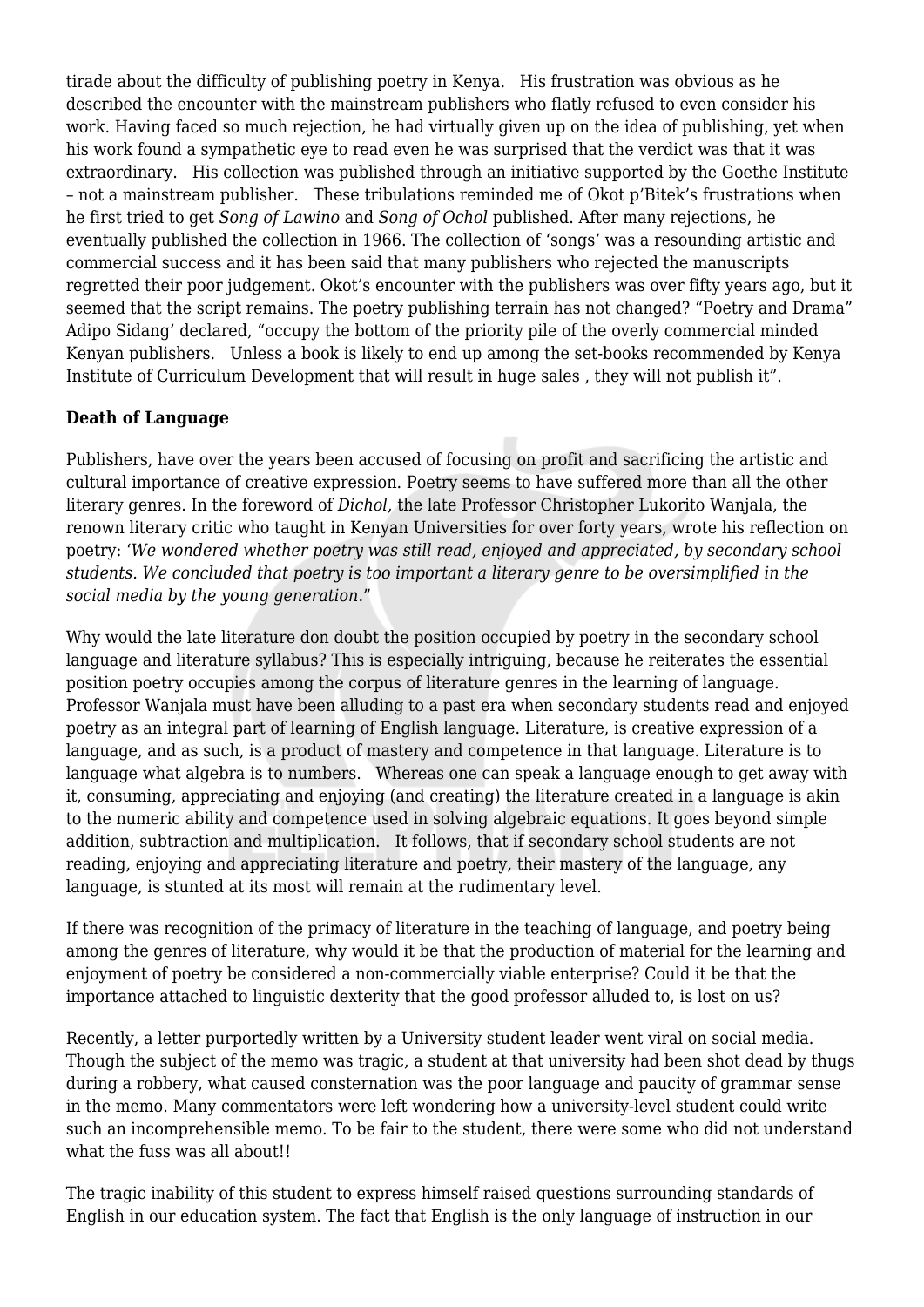education system elevated this concern to crisis level. Was this student able to understand what was being taught and how would he respond to his examiners. Returning to poetry one could ask, with this kind of limited language could this student actually read, enjoy and appreciate poetry?

The crafting of a memo might not be considered a literary exercise, but it calls for one to utilise language creatively in order to communicate a message. In that process of communication, an individual uses a distinct style and voice, they chose their words carefully to create the desired impact. The tone of the memo, in this case announcing the demise of a fellow student, should have conveyed the solemnity of the message. The gravity of the student leader's appeal to the institution's administration to do something to ensure the security of the student body should have been contained in the choice of words. Stylistics, is the study of distinctive styles found in literary expression and even a memo such as the one referenced here, was roundly criticised because it was subjected to a stylistic analysis. Herein lies the reason for Professor Wanjala's lament. The skill to read, enjoy and appreciate writing is taught through literature and more so in poetry. Neglect of poetry in particular, and literature in general, is likely to result in the production of a generation that is 'word deaf' or those who cannot understand nuance and word-play. They will not 'get it' and what happens to one who goes through life totally at sea regarding things around them?

Poetry taught one to understand meaning that is stated and implied, it taught one to be a 'wordsmith' to know when irony, satire, hyperbole and sarcasm are in use. Figurative and colourful language, including proverbs are used in poetry and, as Chinua Achebe taught us, proverbs (and indeed other figurative language) are the palm-oil with which words are eaten! Will this generation not suffer from communication indigestion?

The Hollywood movie titled, *Green Book* bagged several awards at this year's Oscar awards. The anti-racism storyline carries a powerful message about intrinsic human nature, and the power of friendship. It tells the story of an unemployed working class Italian-American bouncer who, out of desperation, takes up a job as a driver/bodyguard to a brilliant African American classical pianist traversing the American South in the 60s. This is at the height of the American Civil rights campaigns and racial segregation and lynching was rife. The reversed race roles of Black master and White subordinate ignite the initial spark in a movie that is loaded with nuances. The race stereotype-based assumptions in the movie abound, as expected, but the most fascinating interaction between Merhashala Ali and Viggo Mortensen, playing Don Shirley and Tony Lip respectively, happens when Shirley, the African American, coaches the barely literate clueless white driver how to compose a love letter. Tony's vocabulary bank is totally overdrawn, he being a man accustomed to using his fist. His distressed attempts at communicating his feelings and emotions to his wife are salvaged by Shirley who injects linguistic flair and poetry into the letters. After much coaching, Tony eventually, catches on and is able to express his feelings and emotions to his wife in poetic language. His letters cause a sensation back at home among the womenfolk unused to such elevated highfalutin expression. When Tony returns from his work-trip, he is welcomed by an extremely elated and charmed spouse, totally enamoured by his communication. Without the benefit of a formal poetry lesson, Tony is walked through a stylistic course at the end of which he is able to read, enjoy, appreciate and create poetry and when he does he is the better for it. Tony's poetry results in a revolution within and without.

### **Complexity**

Poetry has had the reputation of being 'hard' and in his allusion to the threat of 'oversimplification' Professor Wanjala acknowledges that poetry has by nature to be complex. At the same time, he applauds the late poet Okot p'Bitek for simplifying poetry and making it more accessible. Wanjala, must have been making a distinction between simplification in terms of form, but not the complexity of the thoughts and feelings expressed via poetry. Many who went through poetry lessons were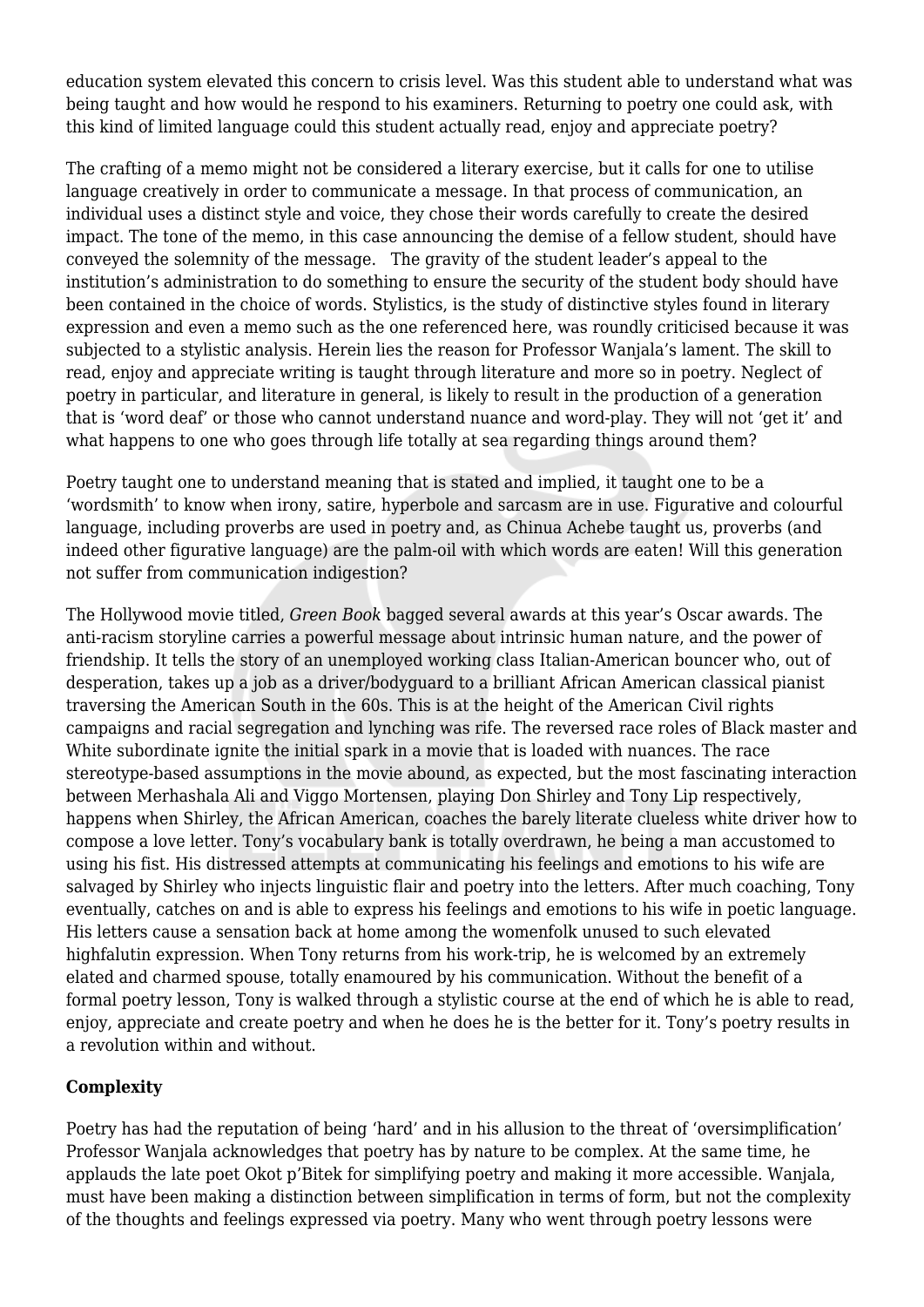scarred to the bone, especially by the likes of poets like the late Christopher Okigbo and Wole Soyinka who took pride in writing esoteric poetry that was supposedly for the initiated and select few and not the masses. Deciphering their works was like solving algebraic problem. One could argue that complicated language used just for its own sake, does not support the need for communication. However, there are critics like Horace Goddard in a review of *Interpreters,* considered to be among the most obscure of Soyinka's work in prose, who assert that the complexity in Soyinka's language was reflective of the complicated issues bedevilling Nigeria. In order to express these issues, he had to coin a language that could capture the complexity. He also argues that when a non-native speaker is using an adopted language there is the challenge of appropriating a language enough to give it a distinct identity other than the original. In this case Soyinka's English must be distinct from that of any other native English speaker. Could the '*difficultness*' of poetry be the reason that it has repelled secondary school readers and hence it's a case of the enemy within?

Many who studied language and literature in the days that Prof Wanjala nostalgically refers to, will recall that the literary genres were handled separately: prose – usually represented by the novels or short stories, drama and poetry. Poetry stood out and retained a certain alien quality, even though there were African and Kenyan poets writing. Whereas the novel was domesticated early, and publishers embraced African novelists and provided them a publishing platform, the same opportunity was not accorded poetry and drama. Poetry actually fared less favourably among the neglected siblings. A casual look at the published works under the African Writers Series set up by Heinemann Educational Books Limited the leading publishers of literary work by Africans at that time, demonstrates the bias. For every poetry collection published, there are twenty extended prose works. Drama does not fare any better. Could this bias have originated from the colonial hangover that concluded that the extended prose form was easily identifiable as an African art and literary form more akin to African storytelling – with a higher chance of commercial success – as compared to poetry and drama? Would it be plausible to speculate that this racist notion actually informed the commercial decision that saw publishing opening up for novelist and not poets? Could the bias against poetry that Adipo Sidang' recounted a few weeks ago actually have begun well in the sixties? When we reflect on the ground-breaking work by Okot p'Bitek this speculation gains some traction.

#### **Quality versus Quantity**

Okot's attempts to get published by the mainstream publishers faced headwinds. It was difficult to convince publishing houses that *Song of Lawino* fitted the narrow definition a poem, especially because Okot had called it '*Wer pa Lawino*' and '*song*' was not considered a literary genre. This was even though there were western 'songs' like Odyssey and Iliad by Homer. *Wer*, was maybe considered too simple in form. What Wanjala considered its strength, was probably seen as the one feature that excluded it from consideration. Okot's poem has been hailed as among the most lucid discourses on the process of deculturalisation of the African by western education and religion. Professor Andrew Gurr, who served as head of the Department of English at the University of Nairobi and Okot p'Bitek's colleague in an inaugural lecture, analysed *Song of Lawino* and *Song of Ochol* and explained how they articulated the theme of cultural conflict with deep insight. He went on to compare Okot's poem to other post-colonial writing and accorded it plaudits as high as other celebrated works. Wanjala recognises Okot for having launched an African poetry tradition in print with his Song of Lawino and Song of Ocol. He recognises Evelyne Ongogo, among others, for keeping aflame the song tradition, and he celebrates her for demystifying poetry as an art form and rekindling the interest in African poetry. Professor Wanjala draws a line between oversimplification and demystification and identifies the former as a threat. He says, '*We concluded that poetry was too important a literary genre to be oversimplified in the social media by the young generation*'.

My discussion with Adipo Sidang' explored the role played by social media in the 'publication' of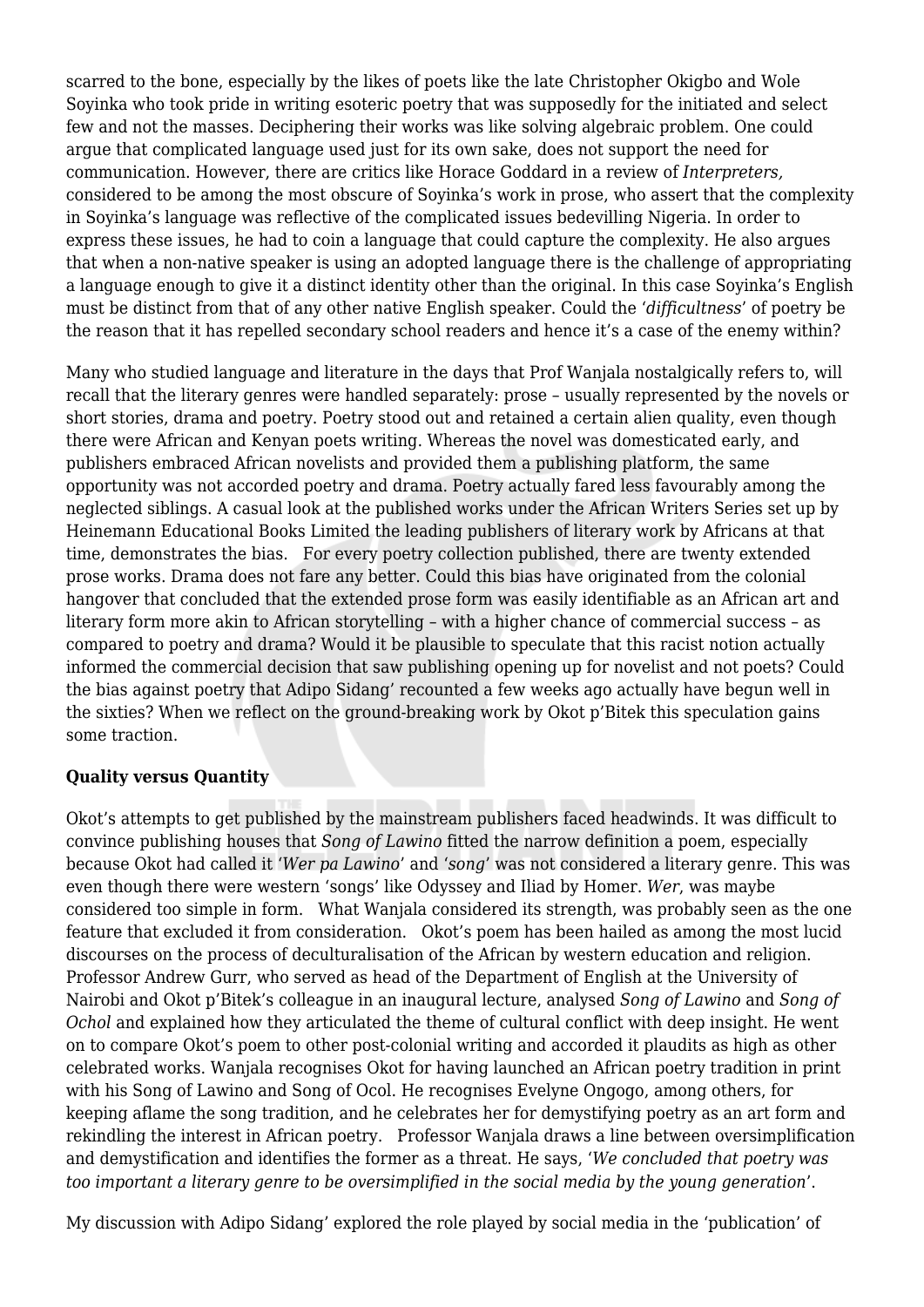poetry. He acknowledged that because publishers had shunned poetry, poets retreated to the blogosphere. This alternative platform is wonderful for poets to share their work, but Sidang', like Professor Wanjala, acknowledged that this free forum poses a serious challenge of quality. While the great thing is that there is an outlet for free expression, there are many blogs where what passes as poetry would not pass the test of quality. There is a notion that poetry can exist devoid of any standards of quality. Austin Bukenya, among the foremost poets and teachers avers that, '*a good poem is made up of a competent fusion of strong feelings and well-structured expression*'. The latter part of this definition is most important, 'well-structured expression' especially in the face of the proliferation of 'free verse' on the social media platforms. Experimentation is fine, but anything done for its own sake defeats the purpose. Free verse is not formless verse; it endeavours to creatively establish its own patterns that best suits what the poet is trying to communicate. When words are thrown together helter-skelter simply to achieve a rhyming or rhythmical effect it results in the oversimplification that Professor Wanjala lamented. Poems, are not simply about rhyme and rhythm, though these elements are crucial for performance poetry.

#### **Performance and Poetic Roots**

Performance poetry has a long tradition in Africa, and indeed Okot's *Song of Lawino* and *Song of Ochol* actually are, or are crafted on the template of traditional Acoli song performance. The Spoken word has emerged as a unique genre within poetry and its growth has been fuelled by the 'open mic' tradition that allowed poets to present their poems to a live audience. In the 80s the universities popularised 'Poetry Nite' where any poet was free to present their poems to the student body. This is the period of state paranoia and being found with 'subversive literature' was the easiest way of ending up as a state guest. Oral performance of political protest poetry caught on as an unintended consequence. Thankfully, it was before the days of mobile phones with video recording capability with which evidence of subversion' could have been captured. Bold original poems were recited, enjoyed and appreciated.

The 'open mic' sessions were highly influenced by the African American and Jamaican spoken word artist like Mutaburuka, Linton Kwesi Johnson, Gill Scott Heron and others. These spoken word traditions were heavily influenced by the musical tradition – mainly reggae, soul, blues and jazz and used word play, intonation and voice inflection to communicate. The soul of performance poetry, and spoken word, lies in the musical and lyrical poetic tradition. In our case it seems like many of the artists performing poetry and spoken word have tried to borrow these 'foreign' traditions hence are unable to adequately manipulate them. The result is the free verse that Bukenya describes as a travesty.

The Swahili language 'Ngonjera' poetic tradition provides a model upon which Kenyan performance poetry can be authentically modelled. *[Ngonjera](https://www.youtube.com/watch?v=2Tp2tV-s6EE)* is a call-response poetic performance with two opposing sides of a group, or single performers engaging in a battle of wits and rhyme tackling any emerging issue. One performer poses a question or challenge and the other answers as much wit as possible. However, to date the tradition has not evolved, remaining relatively monotonous, but offers great potential for evolving into a rich form of poetry presentation. A more complicated oral poetic form is the *[Gichaandi](https://www.youtube.com/watch?v=qTrgu60dpFM)* – a traditional Gikuyu oral poetry recitation that uses proverbs and riddles and can be performed by one or by two contesting Gichaandi performers in 'burn out' format. The loser among the duo is the one who faces a challenge that they are unable to respond to, or respond in manner that is deemed to be inarticulate. The *Gichaandi* art form is among those that can be described as dying and so is *[Khuswala Kumuse](https://www.youtube.com/watch?v=AG5QolGpI_A)* performed among the Bukusu.

*[Khuswala](https://www.youtube.com/watch?v=U0E-_nt9d3U)* is recited as part of the funeral rites of a great departed individual. The recitation details the lineage and history of the departed individual and his history with time, the experts in oral history are dying off and the art form is becoming rarer even as western tradition slowly edge out